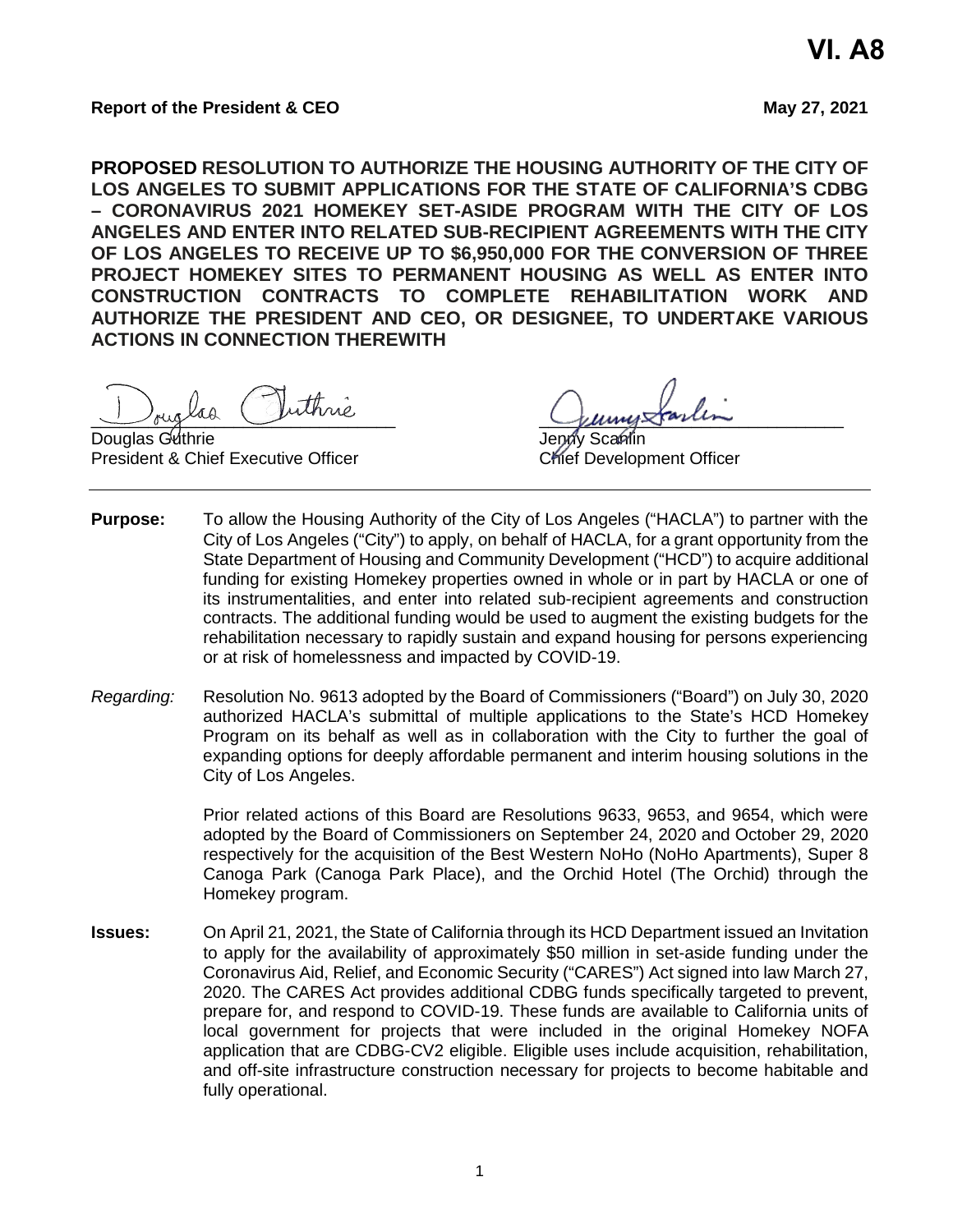In response to the fact that the federal government has mandated that their funds be used prior to December 31, 2022, the Homekey Program currently requires jurisdictions to only submit "ready" projects that can meet these expenditure requirements. Applications will be accepted between April 21, 2021 and August 31, 2021 and are prioritized in a "First Come First Serve" order.

The Homekey Program is anticipated to provide up to \$50,000 in grant funding per occupied unit. There is no match requirement in this application and the Board is not being asked to allocate or approve any additional funding. The funds are being made available only to those applicants who applied under the prior Homekey NOFA and have a CDBG-CV2 eligible project (or projects). HACLA has reviewed its Homekey portfolio and is recommending that applications be submitted for The Orchid, Canoga Park Place (formerly Super 8), and NOHO Apartments (formerly Best Western North Hollywood). This additional funding would reduce the need to borrow the funds required to complete the necessary work. The necessary work must be completed regardless of whether these additional CDBG funds are obtained, and the funds would still need to be borrowed. HACLA will be entering into construction contracts to complete the work, whether or not the CDBG funds are awarded to the City and HACLA.

NoHo Apartments was acquired by HACLA pursuant to Resolution 9633 and will likely be transferred to a HACLA-controlled instrumentality when HACLA determines it is both in the public interest and its corporate interest to do so. Following acquisition pursuant to Resolution 9653, ownership of Canoga Park Place was transferred by HACLA to Topanga Canyon Housing Partners, LP, in which L.A. Family Housing Corporationcontrolled entity PHK SUP8 LLC is the managing general partner, HACLA instrumentality Los Angeles LOMOD South, Inc. is the administrative general partner, and HACLA instrumentality La Cienega LOMOD, Inc. is the limited partner. Pursuant to Resolution 9654, The Orchid was acquired in partnership with the non-profit organization PATH, and is presently owned by 1753 Orchid Partners, LP, in which PATH Ventures-controlled entity PV Highland LLC is the managing general partner, HACLA instrumentality Los Angeles LOMOD South, Inc. is the administrative general partner, and PATH Ventures is the limited partner.

# *CDBG*

*Application* In order to apply for the additional funding, HACLA is required to partner with the City of Los Angeles to submit applications on its behalf, as the City is the CDBG administrator. Pursuant to the Invitation to Apply from HCD, applications must be started and submitted under the applying unit of local government's profile and any submitted otherwise will not be accepted. Part of the requirements for this application also includes citizen participation. HACLA posted an ad in a generally circulated newspaper, posted notices for a public hearing on our public website, and distributed these notices to service provider partners to meet the requirements of citizen participation. The City will conduct the required Public Hearing on May 27<sup>th</sup>, 2021 at its normal Homelessness and Poverty committee meeting to consider the proposed applications for this NOFA. This requirement means that the City will be required to serve as the applicant, and HACLA and the other ownership entities would be considered sub-recipients and will enter into Sub-Recipient Agreements to formalize the transfer the funds and grant requirements. HACLA is requesting Board authorization to enter into Sub-Recipient Agreements with the City. If funding is awarded, all funding must be expended by December 31, 2022.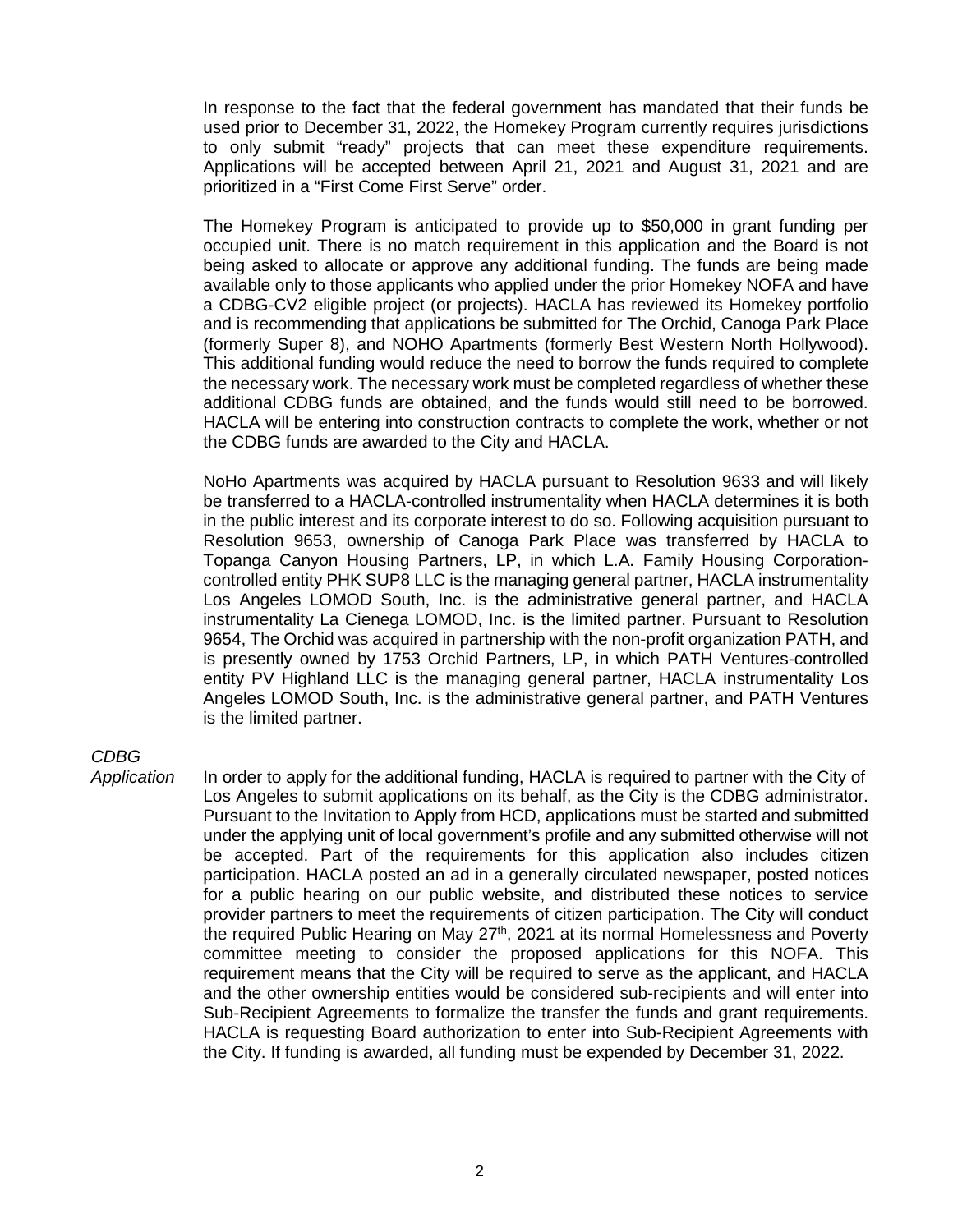### *Property*

### *Rehabilitation* **Best Western NoHo (NoHo Apartments):**

This hotel is a 70-unit property that is currently vacant. Kitchens will be added to each of the units. Since the property is newly built, four (4) units are already ADA compliant. Minor ADA improvements will be required to ensure that 10% of the total units, or seven (7) units, are fully ADA compliant and 4% of the units will be modified to meet sight/hearing ADA compliance. The additional work for the remaining three (3) ADA conversions will consist mostly of adding roll-in showers. In addition, HACLA will convert five (5) of the larger units, which are currently all singles, to one bedroom units. The project is currently going through the procurement process and it is expected to be under contract by June 2021. The cost of construction is anticipated to be approximately \$3.5 million and HACLA expects to apply for up to \$3.45 million from the State through this CDBG-CV opportunity. The building must meet HCD's occupancy requirement of 50% by the end of August and be completely occupied no later than November 30, 2021. As soon as the first 35 units are ready, property management and the supportive services provider will work together as new residents are referred through CES, Rapid Rehousing, or similar referral system that will ensure the target population is housed.

### **Super 8 (Canoga Park Place):**

The Super 8 is a 52-unit property currently operated under Project RoomKey with supportive services provided by Los Angeles Family Housing. Although the Super 8 has some units with kitchens, new kitchens will need to be installed in all units, and ADA modifications will be required to meet the State's 10%/4% requirements for physical and sight/hearing accessibility. The property is currently fully occupied, and an architect and engineering firm is in process of working on the plans for the work needed. Property management and the supportive services provider will work together as new residents are referred through CES, Rapid Rehousing, or similar referral system that will ensure the target population is housed prior to the start of construction. The conversion process is expected to begin in September 2021 and will take approximately eight months to complete. Although the plans are not complete, the expected cost is anticipated to be approximately \$3.4 million and the CDBG-CV application will be made for \$2.5 million, which is the maximum allowed based on \$50,000 per unit limits in the NOFA.

## **The Orchid Hotel (The Orchid):**

The Orchid is a 41-unit building that is currently 70% occupied. The units were originally built as apartments, so each unit is already equipped with a fully operational kitchen. The only immediate work required is intended to meet ADA improvements to the units as well as improvements to paths of travel and common areas to better serve the needs of the population being housed. HACLA is currently awaiting Ready to Issue ("RTI") plans to be approved by the Department of Building and Safety. PATH is HACLA's partner on the project and is providing support services to ensure the success of the program. EAH is the active property manager and is working with PATH to complete lease up of the units populated by referrals through CES. The majority of units have been leased. Once construction is completed, the balance of units will be leased. The application for CDBG-CV is expected to be \$1,000,000 which will cover the expected cost of construction.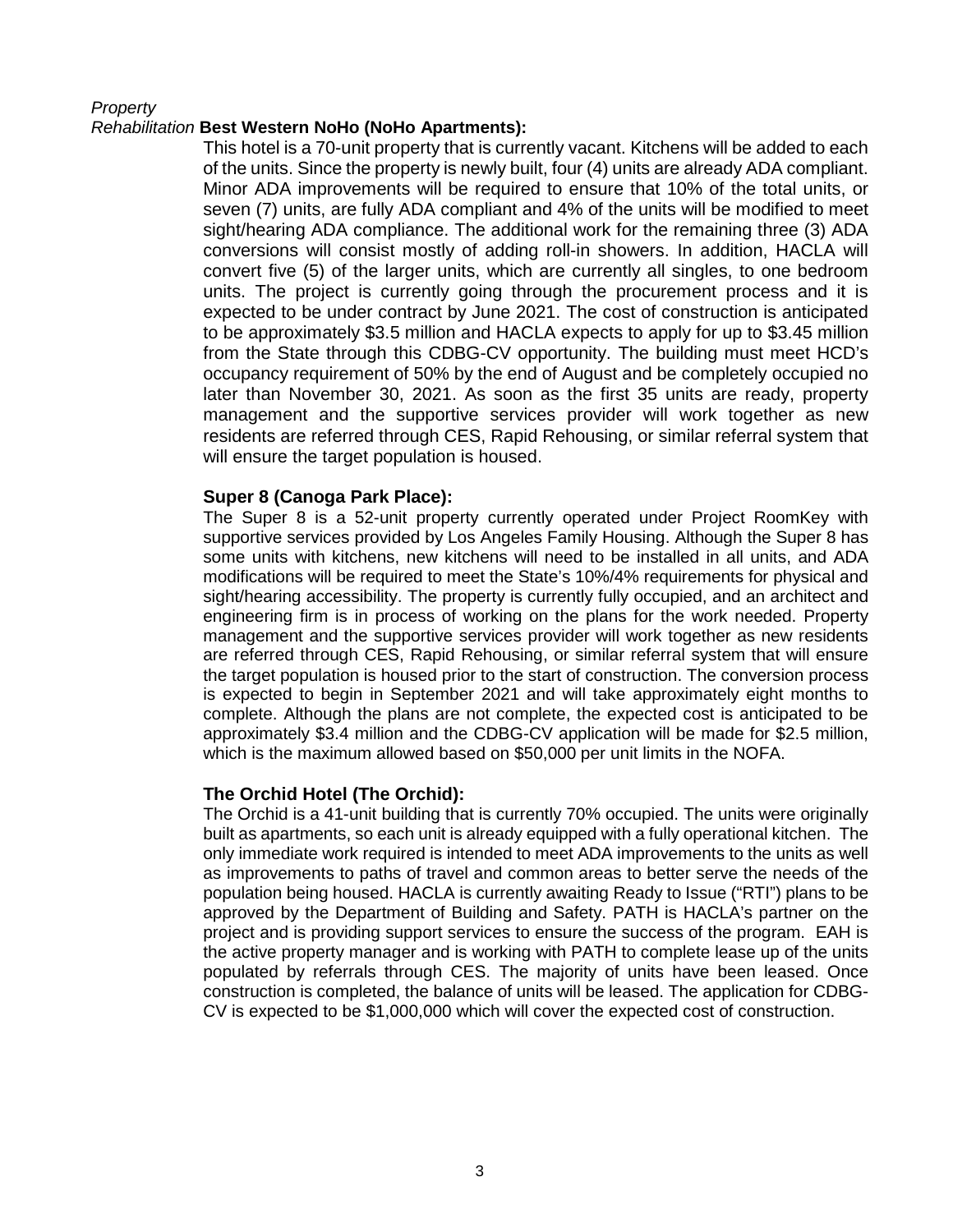## **Vision Plan: Place Strategy 2.3 – Increase Functionality and effectiveness of Asset Management Portfolio**

This strategy focuses on the strategic directive of the Housing Authority of the City of Los Angeles to acquire real property to diversify the housing portfolio and increase the supply of deeply affordable housing within the City of Los Angeles.

- **Vision Plan: Place Strategy 3 Improve and expand Section 8 program, policies, and efficiencies** This strategy involves the acquisition of property for the purpose of a larger variety of readily available housing units that are anticipated to serve Section 8 Voucher participants.
- **Funding:** The Chief Administrative Officer confirms the following:

*Source of Funds:* There is no HACLA funding required for this action. The Homekey Program is anticipated to provide up to \$50,000 in grant funding per occupied unit for the purposes of rehabilitation and off-site infrastructure construction necessary for projects to become habitable and fully operational which can serve the program's Target Population as permanent or interim housing. The funding will be issued as reimbursements through HCD.

Below is a list of properties anticipated to be submitted as well as the potential funding amounts:

| <b>Property</b>                               | Total<br><b>Units</b> | <b>Eligible</b><br><b>Units</b> | <b>Amount per</b><br><b>Unit</b> | <b>Total Up to</b><br><b>Amount</b><br><b>Requested</b> |
|-----------------------------------------------|-----------------------|---------------------------------|----------------------------------|---------------------------------------------------------|
| NoHo Apartments<br>(Best Western NoHo)        | 70                    | 69                              | \$50,000.00                      | \$3,450,000.00                                          |
| Canoga Park Place<br>(Super 8 Canoga<br>Park) | 52                    | 50                              | \$50,000.00                      | \$2,500,000.00                                          |
| The Orchid                                    | 41                    | 40                              | \$25,000.00                      | \$1,000,000.00                                          |
|                                               |                       |                                 | TOTAL                            | \$6,950,000.00                                          |

*Budget and Program Impact:* If awarded, the amount borrowed to finance the physical construction work would be reduced, so the payments would be reduced from the currently estimated amount once permanent funding is secured.

Note that while the Authority's anticipated construction cost for NoHo Apartments is \$3,500,000, only 69 of the 70 units are eligible for Homekey CDBG funds, at a maximum funding amount of \$3,450,000, so HACLA is requesting authorization to enter into a \$3,500,000 construction contract, and to apply for corresponding funding of \$3,450,000.

#### **Environmental**

**Review:** Minor rehabilitation of existing buildings and the acquisition of property are all exempt activities under CEQA. The primary source of funding for Homekey, Coronavirus Relief Funds are federal funds and therefore requires NEPA review. NEPA was previously completed for these properties during Acquisition as well as all necessary environmental assessments.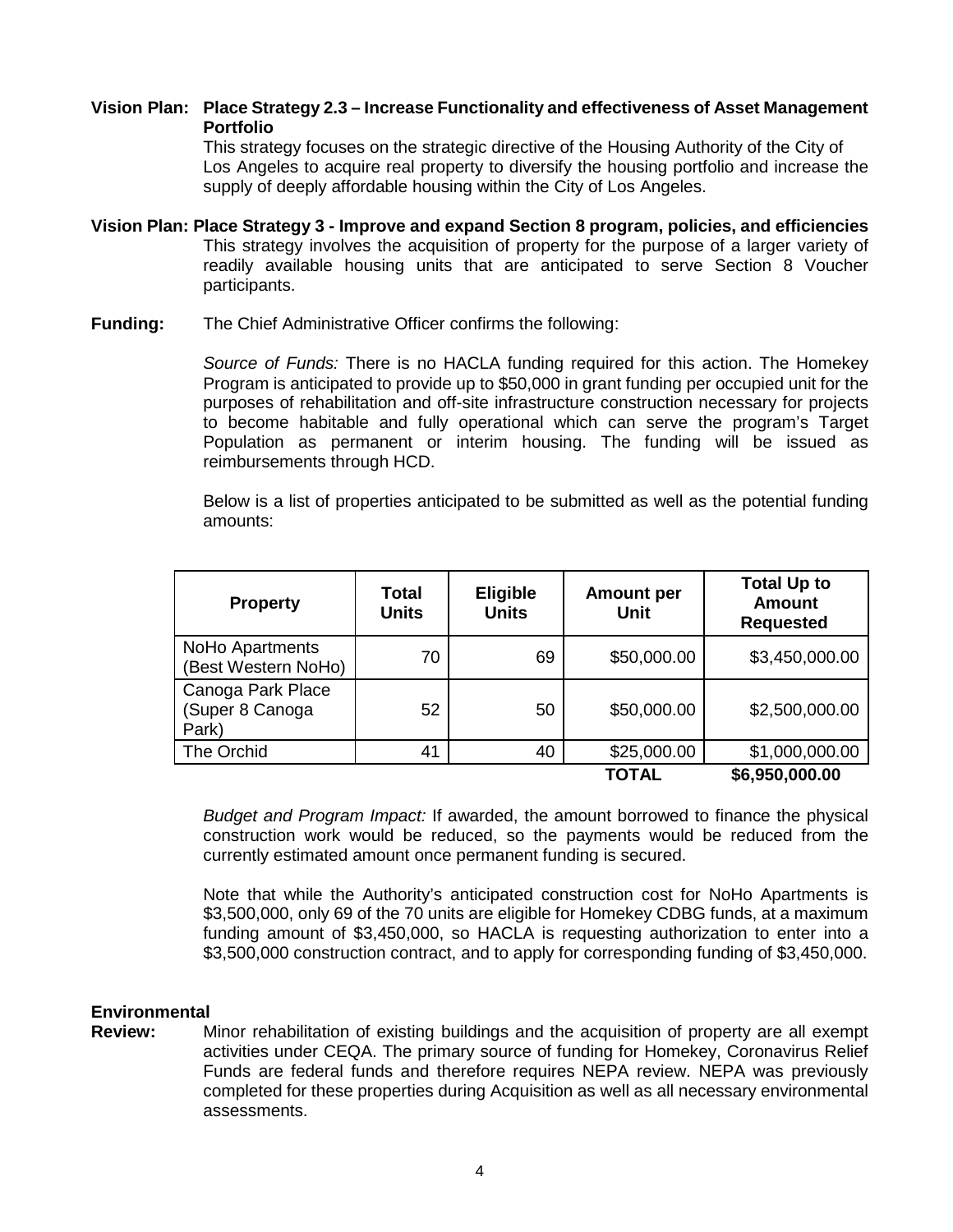**Section 3:** Not Applicable

# **Attachment:**

**1.** Resolution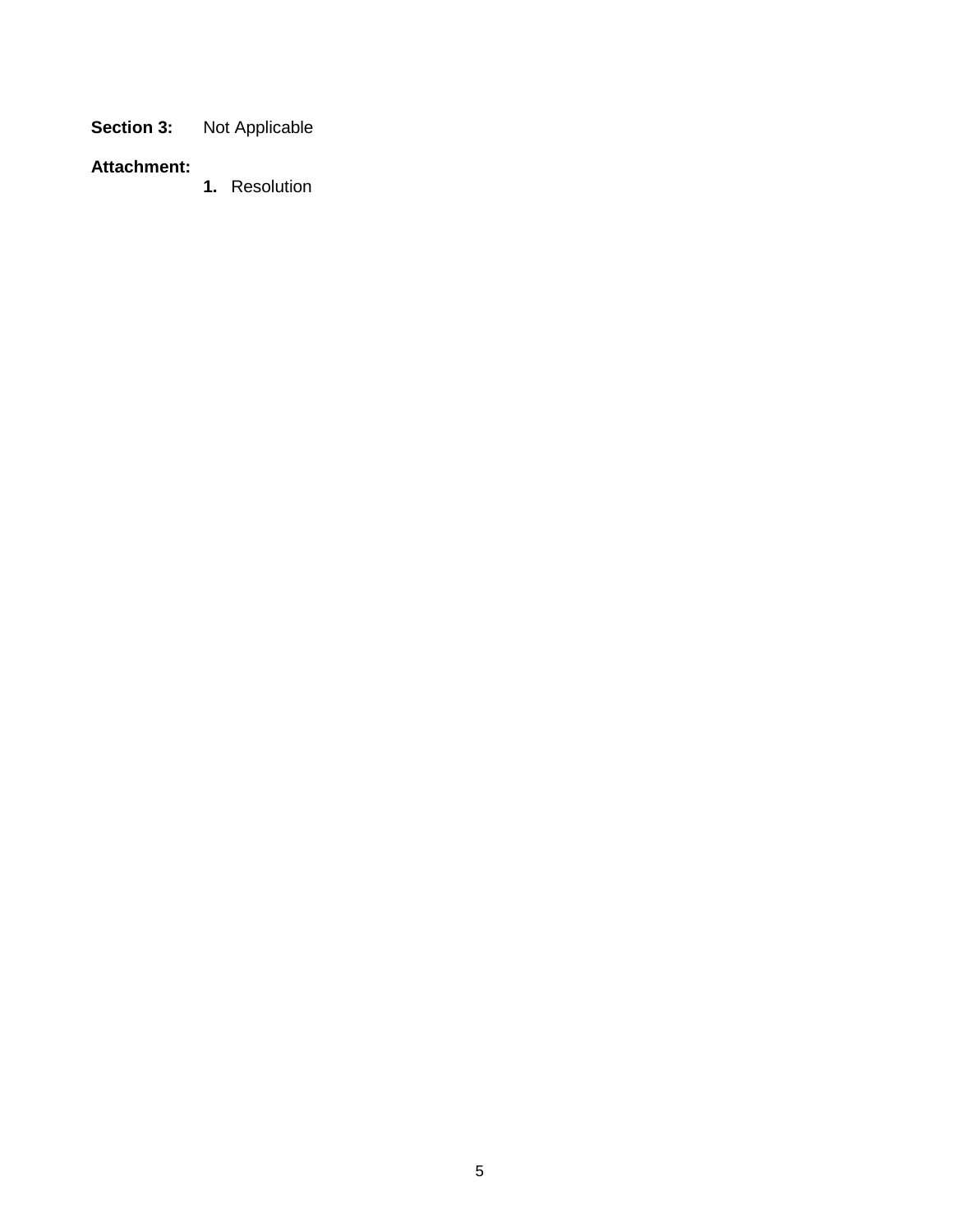**PROPOSED RESOLUTION TO AUTHORIZE THE HOUSING AUTHORITY OF THE CITY OF LOS ANGELES TO SUBMIT APPLICATIONS FOR THE STATE OF CALIFORNIA'S CDBG – CORONAVIRUS 2021 HOMEKEY SET-ASIDE PROGRAM WITH THE CITY OF LOS ANGELES AND ENTER INTO RELATED SUB-RECIPIENT AGREEMENTS WITH THE CITY OF LOS ANGELES TO RECEIVE UP TO \$6,950,000 FOR THE CONVERSION OF THREE PROJECT HOMEKEY SITES TO PERMANENT HOUSING AS WELL AS ENTER INTO CONSTRUCTION CONTRACTS TO COMPLETE REHABILITATION WORK AND AUTHORIZE THE PRESIDENT AND CEO, OR DESIGNEE, TO UNDERTAKE VARIOUS ACTIONS IN CONNECTION THEREWITH**

**WHEREAS**, the Housing Authority of the city of Los Angeles ("HACLA") is a public body, corporate and politic, duly created, established and authorized to transact business and exercise powers under and pursuant to the provisions of the Housing Authorities Law, consisting of Part 2 Division 24 of the California Health and Safety Code (the "Act"), including the power to finance, acquire and manage property in the furtherance of providing affordable housing;

**WHEREAS,** HACLA is authorized to acquire and dispose of real property and enter into contracts and agreements related thereto pursuant to the California Health and Safety Code Section 34200 et seq. and particularly with respect to Section 34315;

**WHEREAS,** during this long-standing affordable housing crisis, unique new sources of grant funds may be available through both public and private sources which provide opportunities to further HACLA's mission;

**WHEREAS,** the State of California, through its Department of Housing and Community Development ("HCD"), has made funding available under the invitation to apply dated April 21, 2021 pursuant to the CARES Act (Public Law No: 116-136) and the Housing and Community Development Act of 1974 (HCDA) as amended and codified at Title 42 United States Code (U.S.C.) § 5301, et. seq., and Subpart 1 of the federal CDBG Regulations, found at Title 24 Code of Federal Regulations (CFR) § 570.480 et seq.;

**WHEREAS,** HACLA desires to apply for funding and enter into related Sub-Recipient Agreements with the City of Los Angeles for three (3) HACLA-related projects and requires the Board's authority to enter into such agreements so the City of Los Angeles may submit such applications to HCD;

**WHEREAS,** HACLA has reviewed the NOFA and all other program requirements made available by HCD as of the date of this resolution and intends to only submit applications that comply with all applicable terms and conditions;

**WHEREAS,** HACLA understands the funding is available as a response to COVID-19 and is derived from the State's direct allocation of the federal Coronavirus Relief Fund and that funds have expedited expenditure requirements;

**WHEREAS**, HACLA wishes to convert the Best Western NoHo, located at 11135 West Burbank Blvd., Los Angeles, CA from a hotel to permanent housing for households at risk of homelessness and especially vulnerable to impact by COVID-19 at a conversion cost not to exceed \$3,500,000;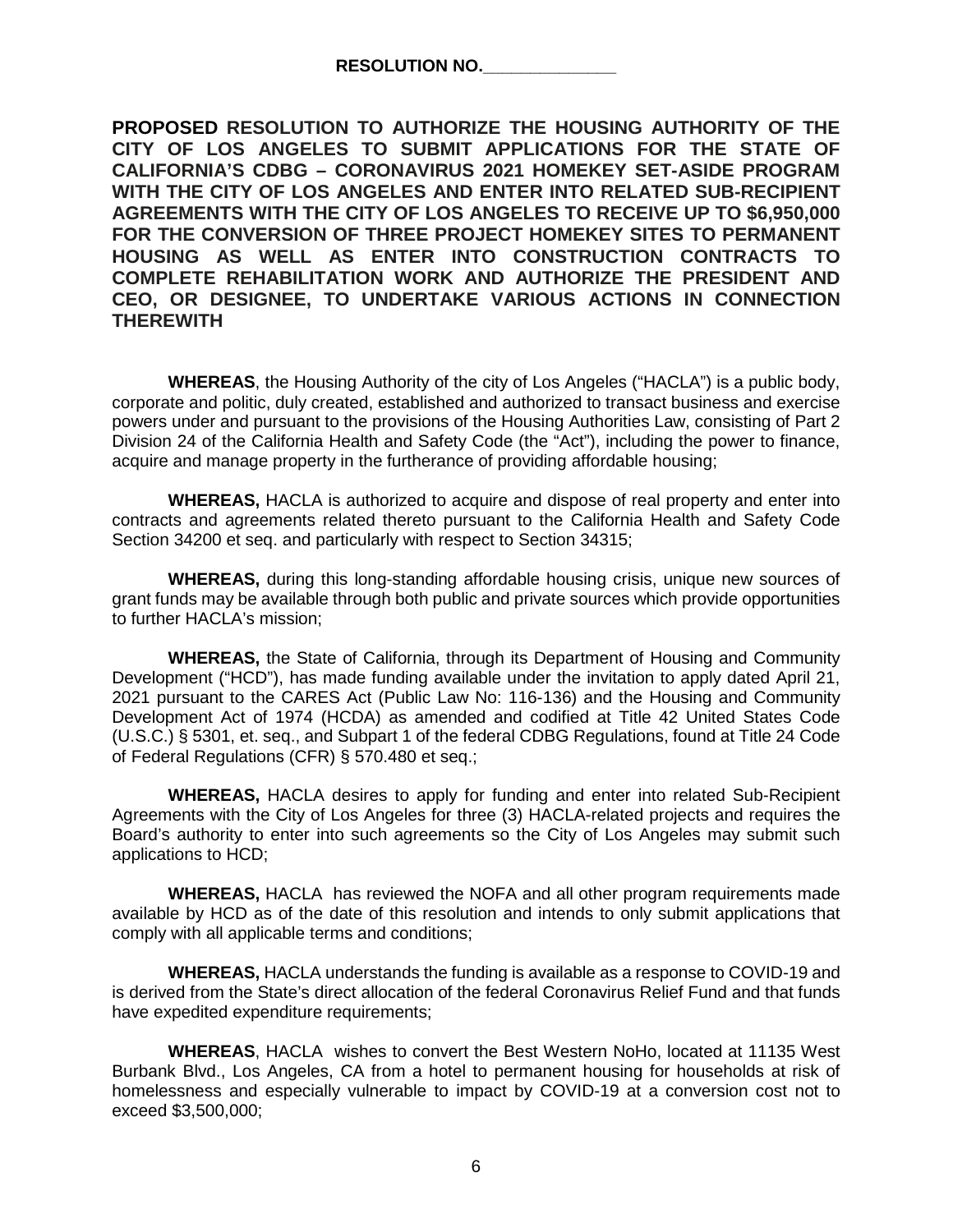**WHEREAS**, Best Western NoHo is currently owned by HACLA, and rehabilitation-related construction expenditures will be necessary to convert the property to permanent supportive housing regardless of whether CDBG Homekey funds are awarded;

**WHEREAS**, HACLA now wishes to convert the Super 8 Canoga Park, currently owned by Topanga Canyon Housing Partners, LP, of which a HACLA instrumentality, Los Angeles LOMOD South, Inc. is the administrative general partner, and located at 7631 Topanga Canyon Blvd. in the City of Los Angeles, from a hotel to permanent housing for households at risk of homelessness and especially vulnerable to impact by COVID-19 and intends to apply for \$2.5 million in State CDBG-CV funding;

**WHEREAS**, HACLA wishes to rehabilitate The Orchid, currently owned by 1753 Orchid Partners, LP, of which a HACLA instrumentality, Los Angeles LOMOD South, Inc. is the administrative general partner, and located at 1753 Orchid Ave., in the City of Los Angeles for permanent housing for households at risk of homelessness and especially vulnerable to impact by COVID-19 at a conversion cost not to exceed \$1,000,000; and

**WHEREAS**, the President and CEO shall ensure compliance with any requirements, provisions and restrictions set forth in the HCD grant documents and will ensure such programs, grants or donations are aligned with the mission of HACLA.

**NOW, THEREFORE, BE IT RESOLVED** that the Board of Commissioners hereby authorizes the following and directs that the President and CEO, or his designee, is authorized to proceed as follows:

**Section 1.** The Housing Authority of the City Los Angeles ("HACLA") may, in collaboration with the City of Los Angeles submit three (3) applications to HCD in response to the Invitation to Apply, dated April 21, 2021.

**Section 2**. That if the City's applications are awarded CDBG funds, the President and CEO, or his designee, is hereby authorized and directed to enter into, and execute a Sub-Recipient Agreement with the City of Los Angeles and ensure that any funds awarded for the rehabilitation and/or conversion are spent by December 31, 2022 or within whatever statutory limits are required by HCD; and that the President and CEO or his designee is authorized to execute any and all documents, certificates and agreements to meet the requirements of HCD and effectuate the intent of this resolution, all with the approval of legal counsel..

**Section 3**. That the President and CEO, or his designee, is hereby authorized and directed to commence the conversion or rehabilitation of the Best Western NoHo (NoHo Apartments), and to enter into contracts to this effect, in an amount not to exceed \$4,000,000, so that the work is completed to meet HCD's lease up requirement.

**Section 4.** That if the City's application for CDBG funding for conversion or rehabilitation of NoHo Apartments is approved, the President and CEO, or his designee, is hereby authorized and directed to expend such funds on the conversion or rehabilitation activities described in Section 3, above, in an amount not to exceed \$3,450,000.

**Section 5**. That if the City's applications for CDBG funding for conversion or rehabilitation of Super 8 Canoga Park (Canoga Park Place) is approved, the President and CEO, or his designee, is hereby authorized and directed to expend such funds on the conversion or rehabilitation of Canoga Park Place in an amount not to exceed \$2,500,000, so the work is completed to meet HCD's lease up requirement, and to enter into an agreement with Topanga Canyon Housing Partners, LP to effectuate these purposes.